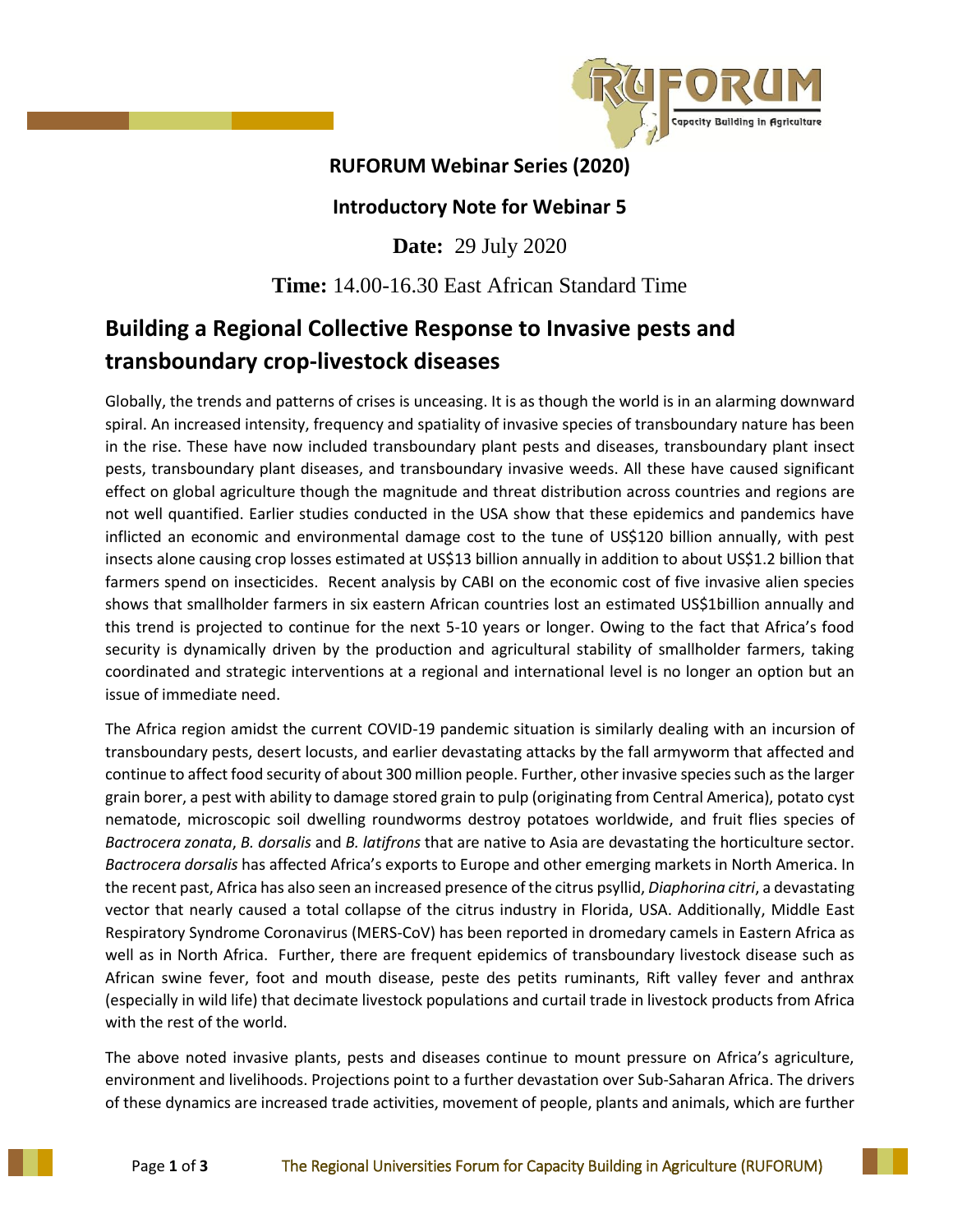

accentuated by conflicts and crises, globalisation and climate change as well as reduced resilience in production systems due to decades of agricultural intensification. As these trends are unlikely to change in the near-term. Thus it is critical and urgent that Africa as a region mobilizes itself to tackle these challenges including the marginally discussed challenges of bioterrorism.

Evidence from regional initiatives undertaken by CABI, ICIPE, and FAO within Africa point to limited capacity within the continent and in particular at country level to detect and implement management measures. Phytosanitary capacity and systems in the continent is considerably low especially in conflict and post-conflict countries as well as in many countries that are rapidly increasing their trade volumes with other countries in and outside Africa. Early action in detection and control, stronger phytosanitary capacities and systems, continental and nationwide surveillance, and integration of invasive species threats into national disaster response, interdisciplinary-cross border research to develop novel solutions and collaborative resource mobilisation are needed. These grand actions require systematic, coordinated, consolidated, proactive and sufficiently financed national, regional and international effort. No country can successfully tackle these challenge alone owing to the transboundary character of epidemics and pandemics and interconnected ecosystems as well as porous borders of many African countries.

This webinar on building a regional collective response to invasive pests and transboundary crop-livestock diseases seeks to deliberate on: (i) Intensity, costs and further threats from invasive pests and diseases in Africa region: science basis and the impact so far; (ii) Regional policy interventions and institutional support mechanisms (AUC, DLO, RECs, SROs, AOAD); (iii) Building collective financing for regional level response; and (iv) Strengthening Africa's capacity for confronting invasive pests and diseases in the 21st Century. Integration of research actors including universities appear imperative and urgent.

### **Panelists**

- 1. Hon. Vincent Ssempijja, Minister of Agriculture Animal Industry and Fisheries, Government of Uganda, Kampala-Uganda
- 2. Prof. Jean Jacques Mbonigaba Muhinda, Executive Secretary ASARECA, Entebbe-Uganda
- 3. Dr Wafula Kinyanjui, Animal Expert, IGAD Centre for Pastoral Areas and Livestock Development (ICPALD), Djibouti
- 4. Prof. Ibrahim Adam El-Dukheri, Executive Secretary, Arab Organisation for Agricultural Development, Khartoum-Sudan
- 5. Prof. Hamadi Boga, Principal Secretary, Ministry of Agriculture & Livestock, Nairobi-Kenya

### **Discussants:**

- 1. Prof. John H. Nderitu, University of Nairobi, Kenya
- 2. Prof. Lise Kristen, Universiy of Pretoria, South Africa

### **Moderator:** Ms. Diana Akullo Ogwang, AUC-DREA, Addis Ababa-Ethiopia

**Date:** 29 July 2020